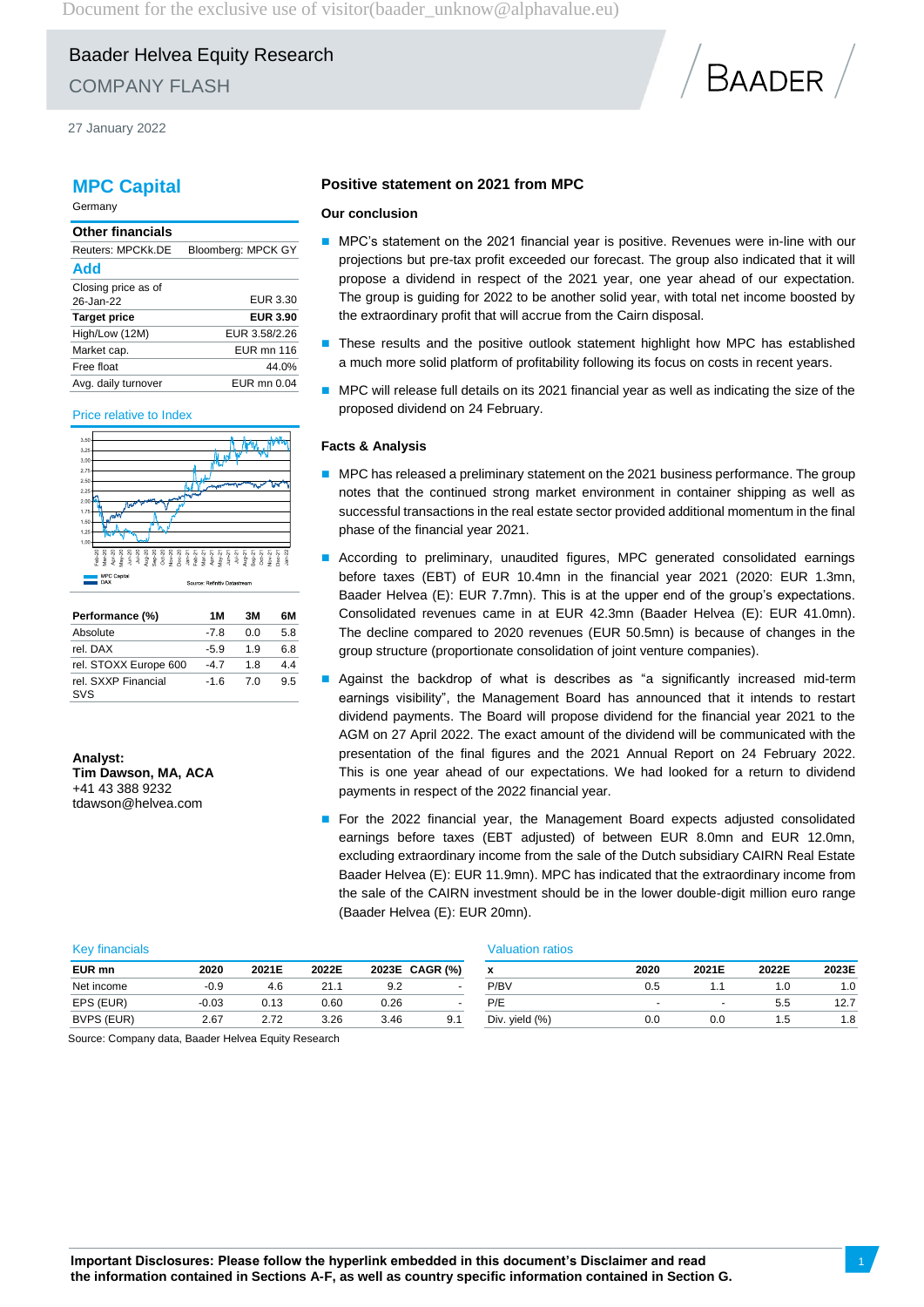COMPANY FLASH



## **MPC Capital**

## **Key data**

| FY 31 Dec.<br>Share data            | 2018                     | 2019                     | 2020                     | 2021E                    | 2022E                    | 2023E                    |
|-------------------------------------|--------------------------|--------------------------|--------------------------|--------------------------|--------------------------|--------------------------|
|                                     |                          |                          |                          |                          |                          |                          |
| EPS (EUR)                           | $-0.57$                  | $-0.07$                  | $-0.03$                  | 0.13                     | 0.60                     | 0.26                     |
| Cash EPS (EUR)                      | $-0.52$                  | 0.00                     | 0.04                     | 0.20                     | 0.66                     | 0.33                     |
| Dividend (EUR)                      | 0.00                     | 0.00                     | 0.00                     | 0.00                     | 0.05                     | 0.06                     |
| Book value per share (EUR)          | 2.79                     | 2.70                     | 2.67                     | 2.72                     | 3.26                     | 3.46                     |
| Tangible book value per share (EUR) | 2.61                     | 2.51                     | 2.55                     | 2.65                     | 3.25                     | 3.49                     |
| Average no. of shares (mn)          | 33.5                     | 33.5                     | 33.5                     | 35.2                     | 35.2                     | 35.2                     |
| Average share price (EUR)           | 4.87                     | 1.94                     | 1.45                     | 3.02                     | 3.30                     | 3.30                     |
| Average market cap. (EUR mn)        | 160.6                    | 65.0                     | 48.4                     | 106.5                    | 116.3                    | 116.3                    |
| Valuation                           |                          |                          |                          |                          |                          |                          |
| P/E(x)                              | $\overline{a}$           | $\overline{\phantom{a}}$ | $\overline{a}$           | $\overline{a}$           | 5.5                      | 12.7                     |
| Cash P/E (x)                        |                          |                          |                          |                          | 5.0                      | 10.0                     |
| P/BV(x)                             | 1.7                      | 0.7                      | 0.5                      | 1.1                      | 1.0                      | 1.0                      |
| P/TBV(x)                            | 1.9                      | 0.8                      | 0.6                      | 1.1                      | 1.0                      | 0.9                      |
| Yield (%)                           | 0.0                      | 0.0                      | 0.0                      | 0.0                      | 1.5                      | 1.8                      |
| <b>ROE</b> (%)                      | $-20.1$                  | $-2.4$                   | $-0.9$                   | 5.0                      | 20.0                     | 7.7                      |
| Key company data                    |                          |                          |                          |                          |                          |                          |
| Revenue growth (%)                  | $-9.7$                   | 9.6                      | 7.8                      | $-18.7$                  | 9.9                      | 9.0                      |
| Operating profit growth (%)         | $-123.2$                 | 19.1                     | $-139.8$                 | 175.5                    | 79.5                     | 37.3                     |
| Cost/Income ratio (%)               | $-107.5$                 | $-108.2$                 | $-97.0$                  | $-89.8$                  | $-83.4$                  | $-79.0$                  |
| Net profit growth (%)               | $-253.3$                 | $-88.3$                  | $-61.6$                  | $-642.8$                 | 355.9                    | $-56.5$                  |
| Net profit margin (%)               | $-44.3$                  | $-4.7$                   | $-1.7$                   | 11.3                     | 46.7                     | 18.7                     |
| Payout ratio (%)                    | 0.0                      | 0.0                      | 0.0                      | 0.0                      | 8.4                      | 23.1                     |
| CET1 ratio (%)                      | 0.0                      | 0.0                      | 0.0                      | 0.0                      | 0.0                      | 0.0                      |
| Leverage ratio (%)                  | 0.0                      | 0.0                      | 0.0                      | 0.0                      | 0.0                      | 0.0                      |
| Income statement (EUR mn)           |                          |                          |                          |                          |                          |                          |
| Net interest income                 | 2.1                      | 6.1                      | 1.3                      | 4.1                      | 24.4                     | 4.6                      |
| Credit loss expense                 |                          |                          | Ĭ.                       | J.                       | $\overline{a}$           |                          |
| Commissions & fees income           | 42.7                     | 46.8                     | 50.5                     | 41.0                     | 45.1                     | 49.2                     |
| Trading income                      | $-15.5$                  | $-1.4$                   | $-1.6$                   | $-0.6$                   | $-0.7$                   | $-0.8$                   |
| Other income                        | 12.5                     | 9.7                      | 9.9                      | 4.0                      | 4.5                      | 4.5                      |
| <b>Total income</b>                 | 42.7                     | 46.8                     | 50.5                     | 41.0                     | 45.1                     | 49.2                     |
| Personnel expenses                  | $-28.6$                  | $-28.8$                  | $-26.3$                  | $-20.5$                  | $-21.0$                  | $-21.6$                  |
| General expenses                    | $-28.1$                  | $-29.3$                  | $-30.2$                  | $-18.0$                  | $-18.7$                  | $-19.5$                  |
| Depreciation                        | $-1.8$                   | $-2.2$                   | $-2.3$                   | $-2.3$                   | $-2.3$                   | $-2.3$                   |
| Goodwill and intangibles            | $\blacksquare$           | $\overline{\phantom{a}}$ | $\overline{a}$           | L,                       | $\overline{\phantom{a}}$ | $\overline{\phantom{a}}$ |
| <b>Total expenditure</b>            | -45.9                    | -50.7                    | -49.0                    | -36.9                    | -37.6                    | $-38.8$                  |
| <b>Total operating profit</b>       | $-3.2$                   | $-3.8$                   | 1.5                      | 4.2                      | 7.5                      | 10.3                     |
| Other items                         | 0.0                      | 0.0                      | 0.0                      | 0.0                      | 0.0                      | 0.0                      |
| Taxation                            | $-2.0$                   | $-1.2$                   | $-1.4$                   | $-2.3$                   | $-9.4$                   | $-4.3$                   |
| Minority interests                  | $-0.3$                   | $-1.9$                   | $-0.7$                   | $-0.8$                   | $-0.8$                   | $-0.8$                   |
| Net income                          | $-18.9$                  | $-2.2$                   | $-0.9$                   | 4.6                      | 21.1                     | 9.2                      |
| Cash net income                     | $-18.9$                  | $-2.2$                   | $-0.9$                   | 4.6                      | 21.1                     | 9.2                      |
| <b>Balance sheet (EUR mn)</b>       |                          |                          |                          |                          |                          |                          |
| Loans                               | $\overline{\phantom{m}}$ | $\overline{\phantom{a}}$ | $\overline{\phantom{a}}$ | $\overline{\phantom{a}}$ | $\overline{\phantom{a}}$ | $\overline{\phantom{a}}$ |
| Trading portfolio                   | $\blacksquare$           | $\overline{\phantom{a}}$ | $\overline{\phantom{a}}$ | $\sim$                   | $\blacksquare$           | $\sim$                   |
| Investment portfolio                | 81                       | 75                       | 67                       | 76                       | 67                       | 86                       |
| Goodwill & Intangibles              | 6                        | 6                        | 4                        | $\overline{c}$           | $\mathbf{1}$             | $-1$                     |
| Other                               | 64                       | 59                       | 55                       | 60                       | 98                       | 110                      |
| <b>Total assets</b>                 | 151                      | 140                      | 127                      | 138                      | 166                      | 195                      |
|                                     | $\blacksquare$           | $\overline{a}$           | $\blacksquare$           | $\overline{\phantom{a}}$ | $\Box$                   | $\blacksquare$           |
| Deposits<br>Other liabilities       |                          |                          |                          |                          |                          |                          |
|                                     | 39                       | 41                       | 30                       | 34                       | 43                       | 64                       |
| Minority interests                  | 19                       | 8                        | $\overline{7}$           | 8                        | 8                        | 9                        |
| Shareholders' equity                | 93                       | 90                       | 89                       | 96                       | 115                      | 122                      |
| <b>Total liabilities</b>            | 151                      | 140                      | 127                      | 138                      | 166                      | 195                      |
| Risk weighted assets                | $\overline{\phantom{a}}$ | $\overline{\phantom{a}}$ | $\overline{\phantom{a}}$ | $\overline{\phantom{a}}$ | ÷,                       | $\blacksquare$           |

Source: Company data, Baader Helvea Equity Research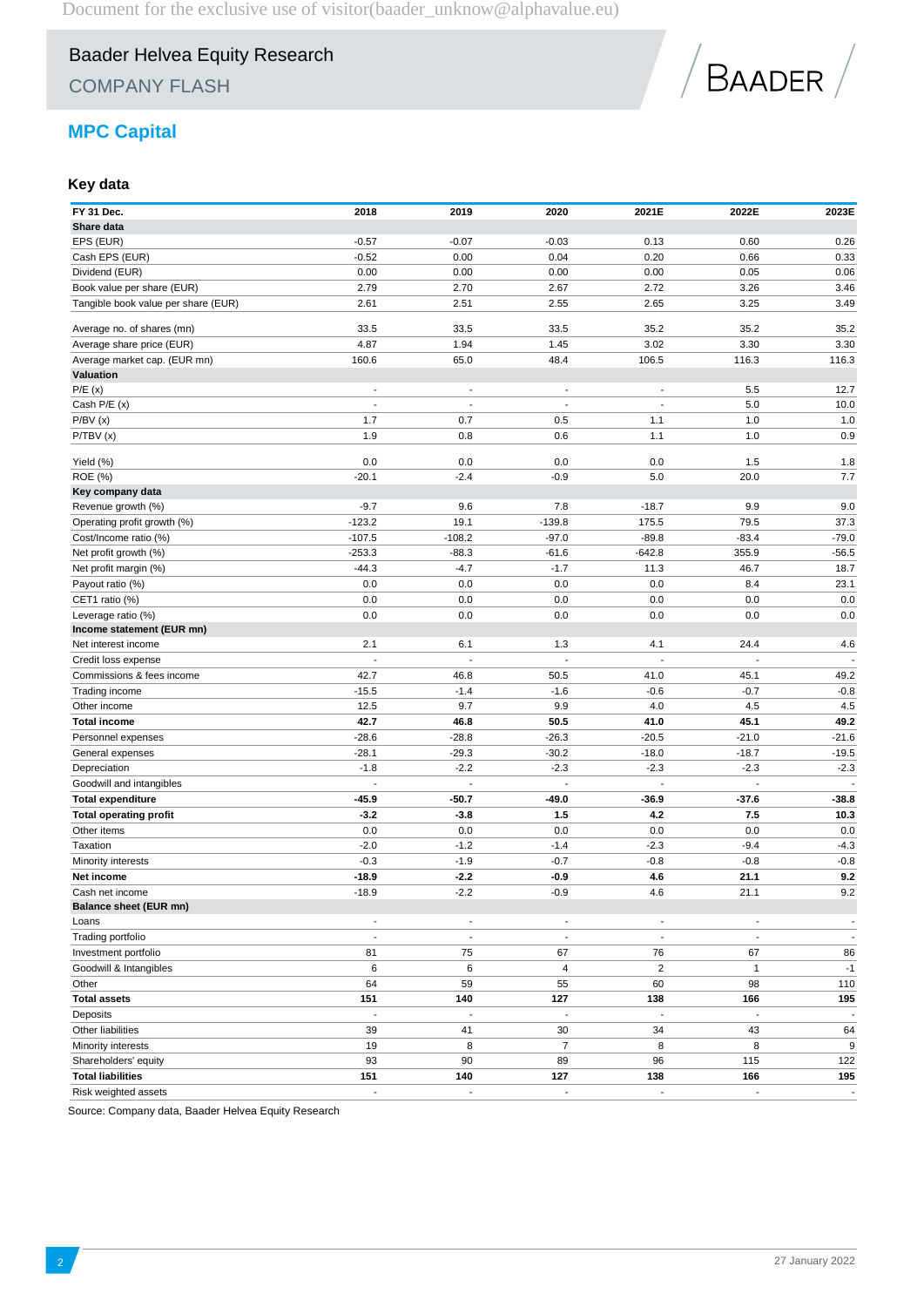Baader Helvea Equity Research COMPANY FLASH



## **MPC Capital**

### **Disclaimer**

**Baader Bank AG, Weihenstephaner Strasse 4, 85716 Unterschleissheim, Germany Baader Helvea AG, Talstrasse 9, 8001 Zurich, Switzerland Baader Helvea Limited, 5 Royal Exchange Buildings, London EC3V 3NL, United Kingdom**

Baader Bank AG is the parent company of Baader Helvea AG and/or Baader Helvea Limited. Baader Bank AG, Baader Helvea AG and Baader Helvea Limited are collectively referred to as **"Baader Helvea Group Europe Companies"** below, and each of them is referred to separately as a **"Baader Helvea Group Europe Company".** Baader Bank AG and its subsidiaries and affiliates, including Baader Helvea AG and Baader Helvea Limited, are collectively referred to below as the **"Group Companies"**.

The information set forth in this document has been diligently compiled by Baader Bank AG and is partially based on publicly available sources and data supplied by third parties (including data supplied by AlphaValue S.A., a cooperation partner of Baader Bank AG) believed to be reliable. Baader Bank AG does not warrant the accuracy or completeness of such information.

All estimates and opinions included herein represent the independent judgment of the analyst(s) named in the Research Document as of the date of publication of this Research Document.

This Research Document was completed at 09:08 AM (CET) on 27-01-2022.

The relevant Baader Helvea Group Europe Company reserves the right to modify the views expressed herein at any time without notice and the right not to update this information and to discontinue coverage of the company that is the subject of this Research Document without notice. No representation or warranty, express or implied, is made as to the accuracy, completeness or fairness of the information and opinions contained in this document. Neither the Group Companies, any of their authorized representatives or employees nor any other person accepts any liability whatsoever for any loss arising from any use of this Research Document or its contents or otherwise arising in connection therewith.

Please note the information on the preparation of this document, the important notice, the advice regarding possible conflicts of interests, and the mandatory information required by Art. 20 of the Regulation (EU) No 596/2014 of 16 April 2014 and the Commission Delegated Regulation (EU) 2016/958 of 9 March 2016 and pursuant to Art. 34, 36 and 37 of the Commission Delegated Regulation (EU) No 2017/565 of 25 April 2016 and other applicable rules under [http://www.baaderbank.de/disclaimer\\_research.html.](http://www.baaderbank.de/disclaimer_research.html)

Baader Bank AG is a stock corporation (*Aktiengesellschaft*) organized under the laws of the Federal Republic of Germany with its principal place of business in Unterschleissheim. It is registered with the District Court (*Amtsgericht*) in Munich under No. HRB 121537 and supervised by the German Financial Supervisory Authority (*Bundesanstalt für Finanzdienstleistungsaufsicht* – *BaFin*), Marie-Curie-Strasse 24-28, 60439 Frankfurt am Main and Graurheindorfer Strasse 108, 53117 Bonn. The value added tax identification number of Baader Bank AG is DE 114123893.

A list of all of our Research Documents on any financial instrument or issuer that were disseminated during the preceding 12-month period is available to our clients under [http://www.baaderbank.de/disclaimer\\_research.html.](http://www.baaderbank.de/disclaimer_research.html)

Research Documents with recommendation changes (rating or target price) published in the twelve months prior to the publication of this Research Document covering the same financial instruments or issuers.

| Company            | Date          | Rating |     | Currency Target price Closing price as of |      |           | Analyst             |
|--------------------|---------------|--------|-----|-------------------------------------------|------|-----------|---------------------|
| <b>MPC Capital</b> | 03-Feb-21 Add |        | EUR | 3.90                                      | 2.42 | 02-Feb-21 | Tim Dawson, MA, ACA |